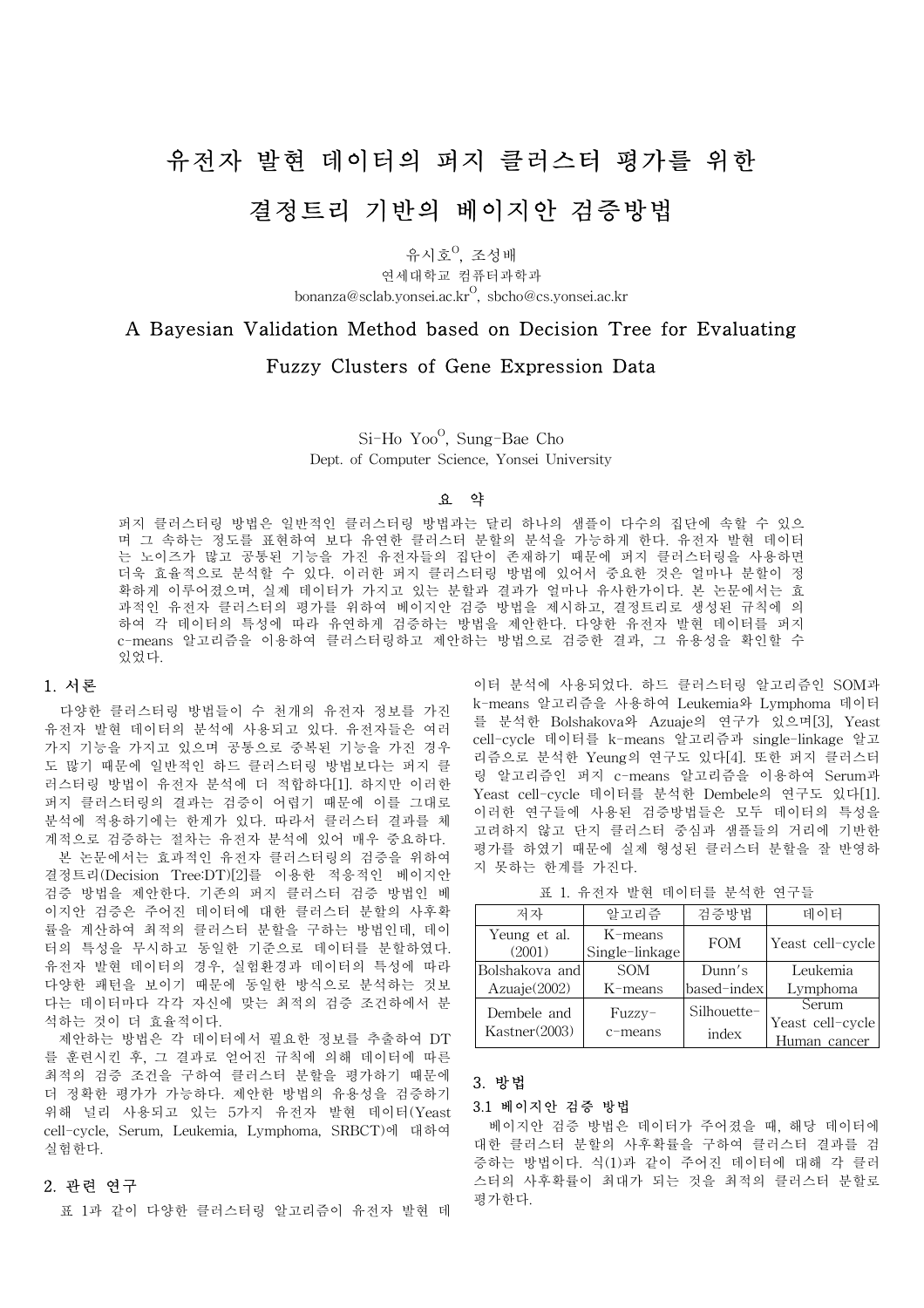$$
\max P(Cluster | Dataset) \tag{1}
$$

Bayes Theorem을 적용하면 다음과 같이 사전확률을 이용하여 사후확률값을 구할 수 있다[5].

$$
P(Cluster | Dataset) = \frac{P(Cluster)P(Dataset | Cluster)}{P(Dataset)} \tag{2}
$$

 이러한 과정을 이용하여 그림 1과 같이 모든 클러스터에 대 한 *P*(*Cluster*|*Dataset*)들의 합을 구하여 이를 베이지안 스코어 (BS)라고 정의한다. 이 베이지안 스코어는 그 값이 클수록 각 클러스터의 사후확률이 커지므로 좋은 클러스터 분할을 나타낸 다고 볼 수 있다.



그림 1. 베이지안 검증 방법

 그림 1을 보면, 먼저 퍼지 c-means 알고리즘의 결과인 소속 행렬(membership matrix)에서 일정한 임계값보다 큰( $u_{ik}$ > 화 소 속행렬값(membership values)을 가진 샘플들만을 클러스터별 로 선택한다. *uik*는 퍼지 c-means 알고리즘의 결과로 *i*번째 샘 플이 *k*번째 클러스터에 속하는 정도를 나타내며 0과 1사이의 값을 가진다. 1에 가까운 값을 가질수록 해당 클러스터에 속하 는 정도가 크다. 샘플들을 선택한 후, 각 클러스터별로 *P*(*Dk*|*Ck*)를 계산하여 최종적인 평가값(BS)을 계산한다.

#### 3.2 결정트리 기반의 베이지안 검증방법

 베이지안 검증 방법에서의 값의 설정은 평가값(BS) 자체에 영향을 준다. 다음은 퍼지 이론에 기초한 a-cut의 정의이다[6].

$$
A_{\alpha} = \{ x \in X \mid u(x) \ge \alpha \}, \quad 0 \le \alpha \le 1 \tag{3}
$$

*A* 는 보다 큰 소속정도를 가진 원소들의 집합이며, *x*는 각 원 소들을 의미한다. 는 0과 1사이의 범위를 가지는데, 어떤 값을 가지느냐에 따라 *A* 는 다양한 집합을 형성한다. 보통 소속함수 가 선형이면 == 0 또는 == 1과 같이 단순한 ■의 설정만으로도 충 분하지만, 선형이 아닌 경우는 다양한 의 설정이 필요하다[6]. 그림 1의 *Dk*는 *A* 와 같이 의 값에 따라 매우 다양한 집합을

형성하기 때문에 데이터에 따른 적절한 a-cut을 설정하는 것 은 매우 중요하다.

 기존의 베이지안 검증 방법은 모든 데이터에 대해 동일한 -cut을 설정하고 클러스터 분할을 평가하였는데 데이터마다 샘 플들의 분포가 다르기 때문에 정확한 검증이 불가능하였다. 본 논문에서는 이를 해결하기 위하여 데이터에 적응적인 a-cut 결 정방법으로 결정트리 기반의 베이지안 검증 방법을 제안한다. 제안하는 방법은 그림 2와 같이 퍼지 클러스터링 과정과 규칙 생성 과정으로 나뉘어진다.



그림 2. 제안하는 방법

 퍼지 클러스터링 과정에서는 먼저 클래스 수가 알려진 *N*개 의 유전자 발현 데이터를 퍼지 c-means 알고리즘을 사용하여 클러스터링한다. 그 절차는 다음과 같다.

- 1) 클러스터 수(c)와 퍼지 계수(*m*)값을 설정한다.
- 2) 다음의 조건을 만족하도록 *uij*를 초기화 한다.

$$
\sum_{i=1}^{c} u_{ij} = 1, \ 1 \le j \le n \tag{4}
$$

3) 각 클러스터의 중심 *vi*를 계산한다. *xj*는 *j*번째 샘플이다.

$$
v_i = \frac{\sum_{j=1}^{n} u_{ij}^m x_j}{\sum_{j=1}^{n} u_{ij}^m}
$$
(5)

4) 소속 행렬 *U*를 계산한다.

$$
u_{ij} = \frac{\left(\frac{1}{d^2(x_j, v_i)}\right)^{\frac{1}{m-1}}}{\sum_{k=1}^{c} \left(\frac{1}{d^2(x_j, v_k)}\right)^{\frac{1}{m-1}}}
$$
(6)

 $5$ ) 목적함수  $J_m$ 을 계산한다.  $d^2$ (,)은 유클리디안거리 제곱이다.

$$
J_m(X, U, V) = \sum_{j=1}^n \sum_{i=1}^c (u_{ij})^m d^2(x_j, v_i)
$$
 (7)

6) 다음의 종료조건이 만족할 때까지 3)∼5)를 반복한다.

$$
|\{J_m^{(l)} - J_m^{(l-1)}\}| \le \varepsilon \tag{8}
$$

 위의 과정을 거친 클러스터 결과는 베이지안 검증 방법에 의 해 검증된 후, 각 데이터 별 최적의 a-cut을 결정하여 DT의 훈련 데이터의 레이블로 설정한다. 규칙생성과정에서는 DT를 훈련시키고, 이를 바탕으로 규칙들을 생성한다. 이렇게 만들어 진 규칙을 가지고 각 데이터에 대한 최적의 클러스터 분할을 찾는다. 최종적으로 검증이 끝난 클러스터 분할을 가지고 유전